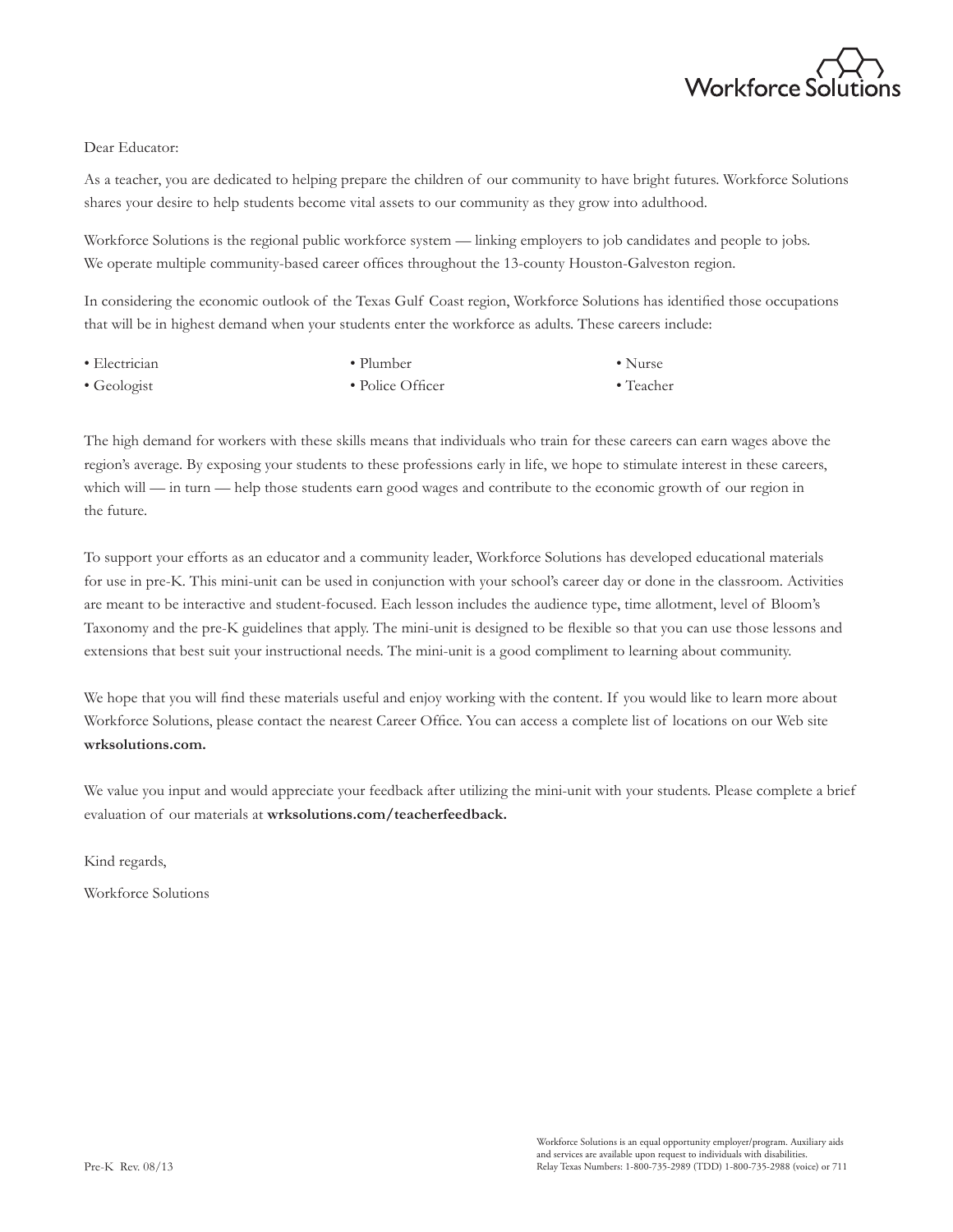

# **Lesson 1**

|                                    |                                                                                                                                                                                                                                                                                                                                                                                                                                                                                                                                                                                                                                            | Pre-K                                                                                                                                                                                                   |  |                                                                                                                                                                                                                                                                                                                                                                                                                                                                                                                                                                                                                                          |  |
|------------------------------------|--------------------------------------------------------------------------------------------------------------------------------------------------------------------------------------------------------------------------------------------------------------------------------------------------------------------------------------------------------------------------------------------------------------------------------------------------------------------------------------------------------------------------------------------------------------------------------------------------------------------------------------------|---------------------------------------------------------------------------------------------------------------------------------------------------------------------------------------------------------|--|------------------------------------------------------------------------------------------------------------------------------------------------------------------------------------------------------------------------------------------------------------------------------------------------------------------------------------------------------------------------------------------------------------------------------------------------------------------------------------------------------------------------------------------------------------------------------------------------------------------------------------------|--|
| <b>Texas Pre-K Guidelines:</b>     | SS: VII.B.1., VII.B.3.                                                                                                                                                                                                                                                                                                                                                                                                                                                                                                                                                                                                                     |                                                                                                                                                                                                         |  |                                                                                                                                                                                                                                                                                                                                                                                                                                                                                                                                                                                                                                          |  |
|                                    | EL: III.A.2., III.A.3.                                                                                                                                                                                                                                                                                                                                                                                                                                                                                                                                                                                                                     |                                                                                                                                                                                                         |  |                                                                                                                                                                                                                                                                                                                                                                                                                                                                                                                                                                                                                                          |  |
| Objective:                         | The students will participate in a read aloud, then take part in the game<br>'Who Am I?' to gain understanding of six jobs in the Texas Gulf Coast area.                                                                                                                                                                                                                                                                                                                                                                                                                                                                                   |                                                                                                                                                                                                         |  |                                                                                                                                                                                                                                                                                                                                                                                                                                                                                                                                                                                                                                          |  |
| Audience:                          | Whole Group                                                                                                                                                                                                                                                                                                                                                                                                                                                                                                                                                                                                                                |                                                                                                                                                                                                         |  |                                                                                                                                                                                                                                                                                                                                                                                                                                                                                                                                                                                                                                          |  |
| Time:                              | 20-30 minutes                                                                                                                                                                                                                                                                                                                                                                                                                                                                                                                                                                                                                              |                                                                                                                                                                                                         |  |                                                                                                                                                                                                                                                                                                                                                                                                                                                                                                                                                                                                                                          |  |
| <b>Bloom's Taxonomy:</b>           | Knowledge                                                                                                                                                                                                                                                                                                                                                                                                                                                                                                                                                                                                                                  |                                                                                                                                                                                                         |  |                                                                                                                                                                                                                                                                                                                                                                                                                                                                                                                                                                                                                                          |  |
| Materials:                         | Sticky notes, 1 per student                                                                                                                                                                                                                                                                                                                                                                                                                                                                                                                                                                                                                | Blackline Masters A1-A8 stapled as read aloud book<br>Blackline Masters B1-B6 - Puppets on craft sticks<br>Blackline Master C clue sheet (for "Who Am I" game)<br>Blackline Master D Daily Opinion Poll |  |                                                                                                                                                                                                                                                                                                                                                                                                                                                                                                                                                                                                                                          |  |
| <b>Instruction Considerations:</b> |                                                                                                                                                                                                                                                                                                                                                                                                                                                                                                                                                                                                                                            | Electrician, Plumber, Geologist                                                                                                                                                                         |  | Six occupations to be explored: Police Officer, Teacher, Nurse,                                                                                                                                                                                                                                                                                                                                                                                                                                                                                                                                                                          |  |
|                                    |                                                                                                                                                                                                                                                                                                                                                                                                                                                                                                                                                                                                                                            |                                                                                                                                                                                                         |  | Gather students for circle time. Begin by introducing the book and explaining<br>the purpose of reading the book. (To look at different jobs they may choose<br>when they grow up.) Allow students to identify jobs that they already know<br>about. Ask students what jobs their family members have (i.e. mom, dad,<br>aunt, uncle, older siblings). For background information, please visit<br>wrksolutions.com/whenigrowup and explore the career map and videos.<br>While reading, allow students to ask questions and offer any personal connections<br>they may have. As each new career appears, hold up the connecting puppet. |  |
|                                    |                                                                                                                                                                                                                                                                                                                                                                                                                                                                                                                                                                                                                                            |                                                                                                                                                                                                         |  | After reading, introduce the Who Am I? game. Place puppets so they can be seen.<br>Begin with first set of clues. Choose students to go and pick appropriate puppet.                                                                                                                                                                                                                                                                                                                                                                                                                                                                     |  |
| Daily Opinion Poll:                | (You may also begin the daily routine of the Daily Opinion Poll) Using the<br>Blackline Master Opinion Poll, this is a daily chance for students to express<br>their opinion concerning the six jobs being introduced. The six jobs are: Police<br>Officer, Teacher, Nurse, Electrician, Geologist and Plumber. Each day, give<br>students one of the job titles and ask whether or not they want to do that job<br>when they grow up. They will be given a Post-it® Note with their name and<br>then allowed to stick the note to either the Yes or the No. This can then be<br>discussed and extended according to teacher expectations. |                                                                                                                                                                                                         |  |                                                                                                                                                                                                                                                                                                                                                                                                                                                                                                                                                                                                                                          |  |
| <b>ELL Considerations</b>          |                                                                                                                                                                                                                                                                                                                                                                                                                                                                                                                                                                                                                                            |                                                                                                                                                                                                         |  |                                                                                                                                                                                                                                                                                                                                                                                                                                                                                                                                                                                                                                          |  |
| and Vocabulary:                    | You may want to take the time to introduce new vocabulary. This may be:                                                                                                                                                                                                                                                                                                                                                                                                                                                                                                                                                                    |                                                                                                                                                                                                         |  |                                                                                                                                                                                                                                                                                                                                                                                                                                                                                                                                                                                                                                          |  |
|                                    | $\bullet$ job<br>• enforce<br>· plumber                                                                                                                                                                                                                                                                                                                                                                                                                                                                                                                                                                                                    | • clue<br>• geologist<br>· electrician                                                                                                                                                                  |  | · opinion<br>• community                                                                                                                                                                                                                                                                                                                                                                                                                                                                                                                                                                                                                 |  |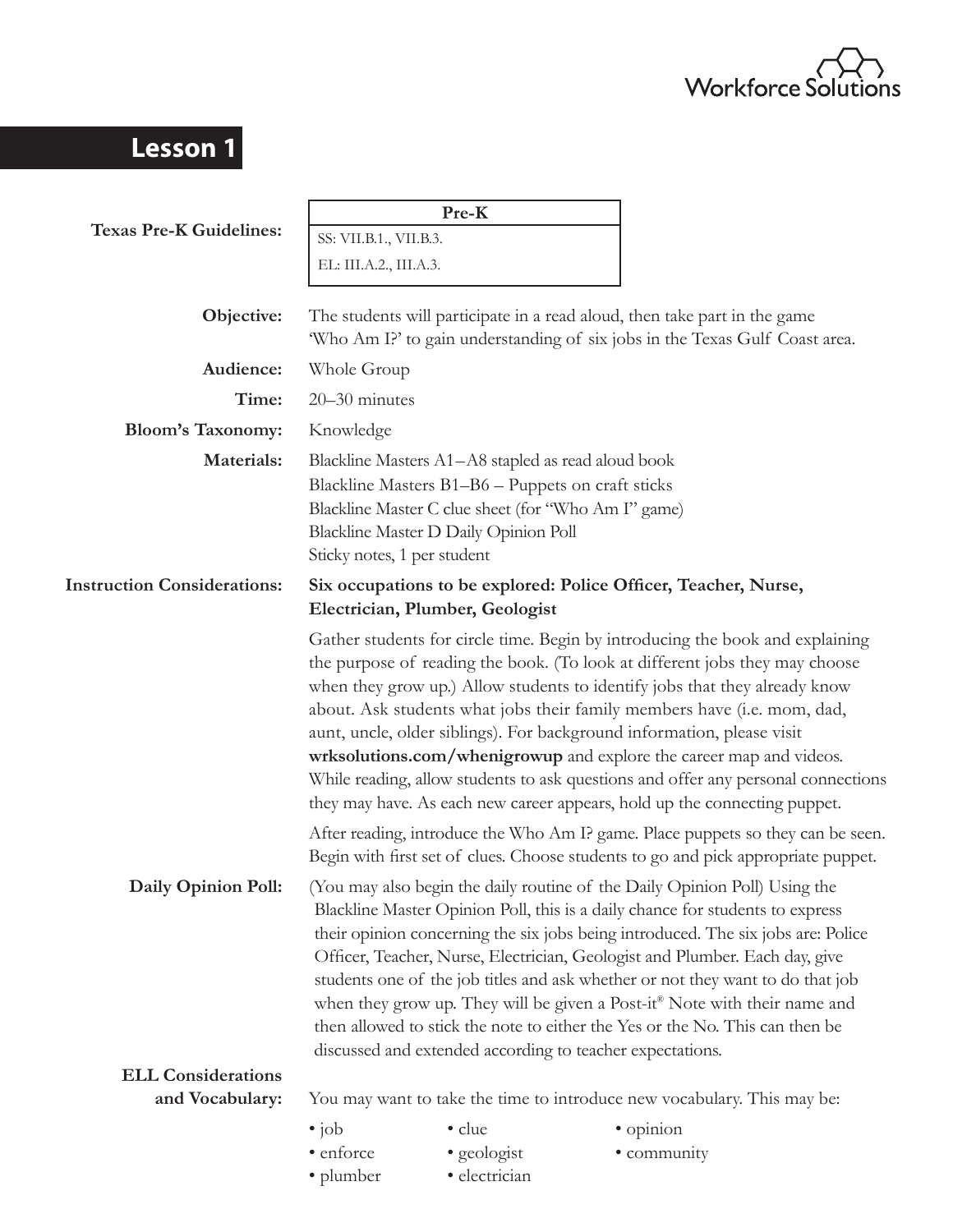

# **Lesson 2**

|                                    | Pre-K                                                                                                                                                                                                                                                                  |  |  |  |
|------------------------------------|------------------------------------------------------------------------------------------------------------------------------------------------------------------------------------------------------------------------------------------------------------------------|--|--|--|
| <b>Texas Pre-K Guidelines:</b>     | SS: VII.B.1., VII.B.3.                                                                                                                                                                                                                                                 |  |  |  |
|                                    | EL: III.A.2., III.A.3.                                                                                                                                                                                                                                                 |  |  |  |
|                                    | FA: VIII.B.1.                                                                                                                                                                                                                                                          |  |  |  |
|                                    |                                                                                                                                                                                                                                                                        |  |  |  |
| Objective:                         | Students will continue to explore jobs through song and creation<br>of school to home materials.                                                                                                                                                                       |  |  |  |
| Audience:                          | Whole Group/Independent                                                                                                                                                                                                                                                |  |  |  |
| Time:                              | 20-30 minutes                                                                                                                                                                                                                                                          |  |  |  |
| <b>Bloom's Taxonomy:</b>           | Knowledge                                                                                                                                                                                                                                                              |  |  |  |
| Materials:                         | Blackline Masters I1–I3 Take Home Books – 1 per student<br>(Blackline Master I1 is Instruction on how to construct book)                                                                                                                                               |  |  |  |
|                                    | Music Blackline Masters $E1$ — Our Community or $E2$ – Jobs for You, Jobs for Me<br>Blackline Masters B1-B6 - Puppets on craft sticks                                                                                                                                  |  |  |  |
| <b>Instruction Considerations:</b> | Teacher will lead a whole group discussion to review careers and their<br>importance with our community. Either have students construct or prepare<br>materials for facilitated construction of puppets. While reviewing, have<br>students hold up appropriate puppet. |  |  |  |
|                                    | Introduce and sing community song. Re-read book from lesson 1.                                                                                                                                                                                                         |  |  |  |
|                                    | When finished, have students return to tables to complete take home book.                                                                                                                                                                                              |  |  |  |
|                                    | Consider beginning or continuing Daily Opinion Poll (see lesson 1).                                                                                                                                                                                                    |  |  |  |
| <b>ELL Considerations</b>          |                                                                                                                                                                                                                                                                        |  |  |  |
| and Vocabulary:                    | Take time to introduce new vocabulary. This includes:<br>• protect                                                                                                                                                                                                     |  |  |  |
|                                    | • serve                                                                                                                                                                                                                                                                |  |  |  |
|                                    | • electricity<br>• pipes                                                                                                                                                                                                                                               |  |  |  |
| <b>Extension:</b>                  | Students take home books to read and discuss with parents. If any of the<br>parents perform any of these jobs, invite them to talk to the class about<br>their work.                                                                                                   |  |  |  |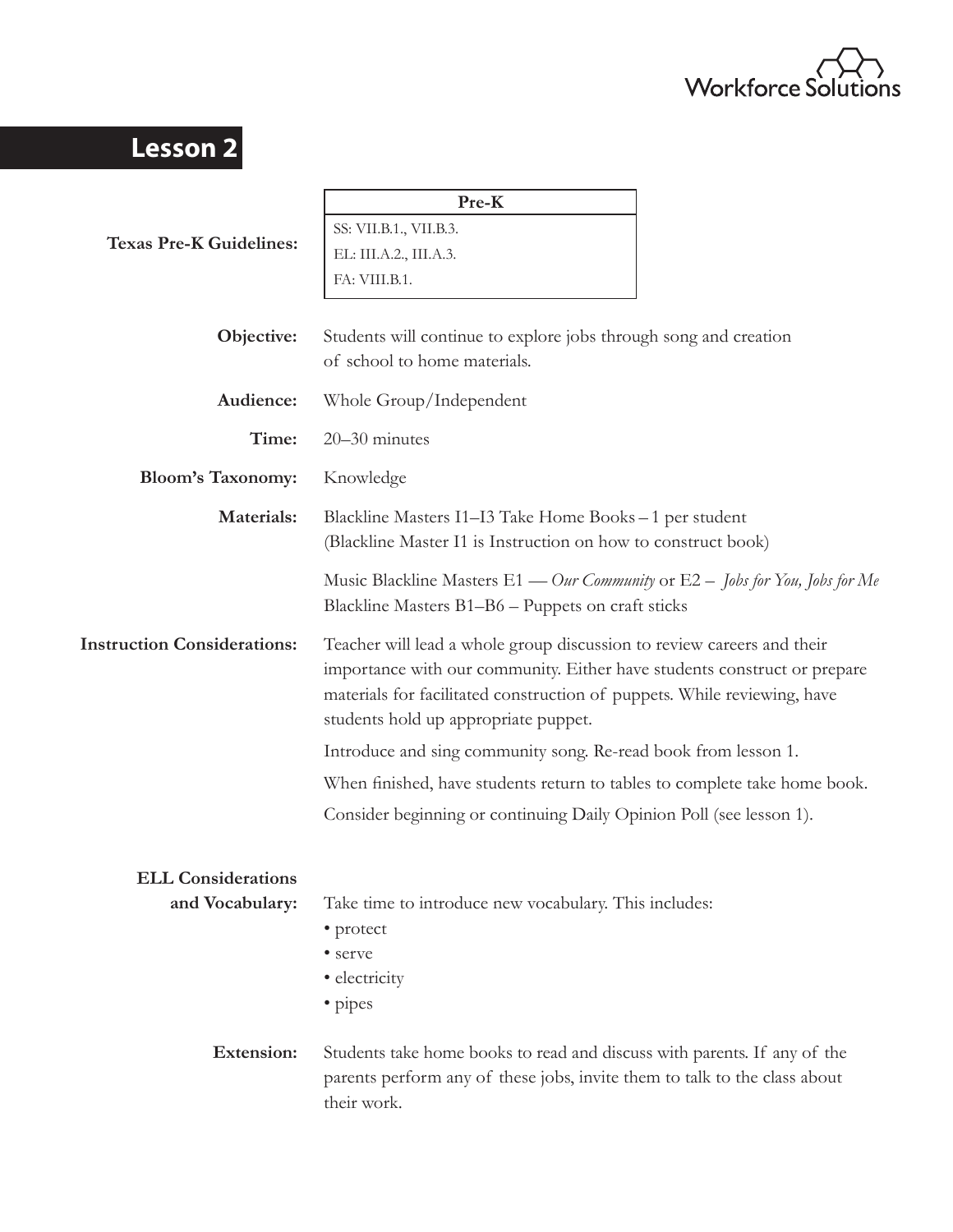

# **Lesson 3**

**Texas Pre-K Guidelines:**

**Pre-K**

SS: VII.B.1., VII.B.3. EL: III.A.2., III.A.3.

| Objective:                         | Students will apply knowledge of six jobs to match occupations with tools.                                                                                                                                                                               |
|------------------------------------|----------------------------------------------------------------------------------------------------------------------------------------------------------------------------------------------------------------------------------------------------------|
| Audience:                          | Independent                                                                                                                                                                                                                                              |
| Time:                              | $20 - 30$ minutes                                                                                                                                                                                                                                        |
| <b>Bloom's Taxonomy:</b>           | Application                                                                                                                                                                                                                                              |
| Materials:                         | Blackline Masters B1-B6 - Puppets on craft sticks<br>Blackline Masters F1-F2 Matching Activity - 1 per student<br>Blackline Masters G1-G6 Tools of the Trade (cut tools out and laminate<br>for group use)                                               |
| <b>Instruction Considerations:</b> | If not yet constructed from other lessons, construct or have students<br>construct puppets on craft sticks.                                                                                                                                              |
|                                    | The teacher will use rug time to play a matching game using students<br>to match puppets with tools. Allow discussion while playing the game.<br>Students then return to table to complete matching activity from blackline<br>master Matching Activity. |
|                                    | Optional: The Matching Activity can be assigned as homework.                                                                                                                                                                                             |
|                                    | Consider beginning or continuing Daily Opinion Poll (see lesson 1).                                                                                                                                                                                      |
| <b>ELL Considerations</b>          |                                                                                                                                                                                                                                                          |
| and Vocabulary:                    | Vocabulary that may be useful includes:<br>• matching<br>$\bullet$ tool<br>· diagonal line<br>• straight line                                                                                                                                            |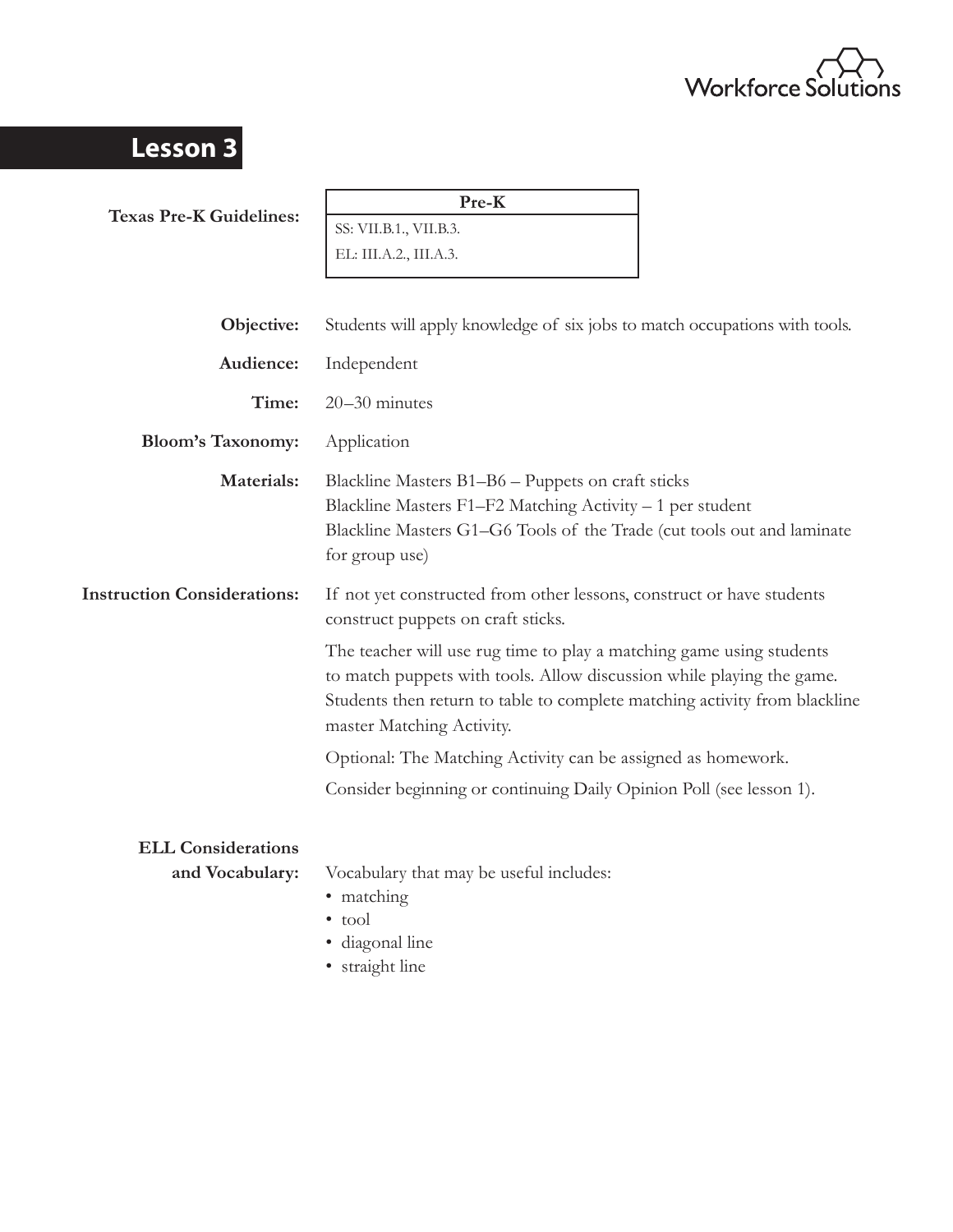

| <b>Lesson 4</b>                              |                                                                                                                                                                                                                                                                                                                                                                                                                                                                                                                                                                             |
|----------------------------------------------|-----------------------------------------------------------------------------------------------------------------------------------------------------------------------------------------------------------------------------------------------------------------------------------------------------------------------------------------------------------------------------------------------------------------------------------------------------------------------------------------------------------------------------------------------------------------------------|
|                                              | Pre-K                                                                                                                                                                                                                                                                                                                                                                                                                                                                                                                                                                       |
| <b>Texas Pre-K Guidelines:</b>               | SS: VII.B.1., VII.B.3.                                                                                                                                                                                                                                                                                                                                                                                                                                                                                                                                                      |
|                                              | EL: III.A.2., III.A.3.                                                                                                                                                                                                                                                                                                                                                                                                                                                                                                                                                      |
|                                              | FA: VIII.A.2., VIII.B.1.                                                                                                                                                                                                                                                                                                                                                                                                                                                                                                                                                    |
| Objective:                                   | Students will portray themselves as one of the six presented workers through<br>a self-portrait.                                                                                                                                                                                                                                                                                                                                                                                                                                                                            |
| Audience:                                    | Independent                                                                                                                                                                                                                                                                                                                                                                                                                                                                                                                                                                 |
| Time:                                        | 20-30 minutes                                                                                                                                                                                                                                                                                                                                                                                                                                                                                                                                                               |
| <b>Bloom's Taxonomy:</b>                     | Application                                                                                                                                                                                                                                                                                                                                                                                                                                                                                                                                                                 |
| Materials:                                   | Blackline Master Songs $E1 \& E2$ – large enough for the students to follow.                                                                                                                                                                                                                                                                                                                                                                                                                                                                                                |
|                                              | Blackline Master H Self Portrait – 1 per student. You may want to print on<br>11" x 17" paper or use data projector.                                                                                                                                                                                                                                                                                                                                                                                                                                                        |
|                                              | Crayons                                                                                                                                                                                                                                                                                                                                                                                                                                                                                                                                                                     |
|                                              | Optional: Books, Puppets                                                                                                                                                                                                                                                                                                                                                                                                                                                                                                                                                    |
| <b>Instruction Considerations:</b>           | Begin instruction with the Daily Opinion Poll routine.                                                                                                                                                                                                                                                                                                                                                                                                                                                                                                                      |
|                                              | Students will sing songs and discuss the jobs during rug time. The read aloud<br>book or the puppets on craft sticks can be used to facilitate this. Students will<br>then return to tables to complete self-portrait. Students will draw themselves<br>as chosen career while teacher will correctly label each child's drawing. Some<br>students will want to label their own drawing. This can be done independently<br>or with the teacher's help. Student will then discuss their career choices, while<br>the teacher explains how careers interact in the community. |
| <b>ELL Considerations</b><br>and Vocabulary: | Vocabulary that may be useful includes:<br>· self-portrait<br>· imagine                                                                                                                                                                                                                                                                                                                                                                                                                                                                                                     |